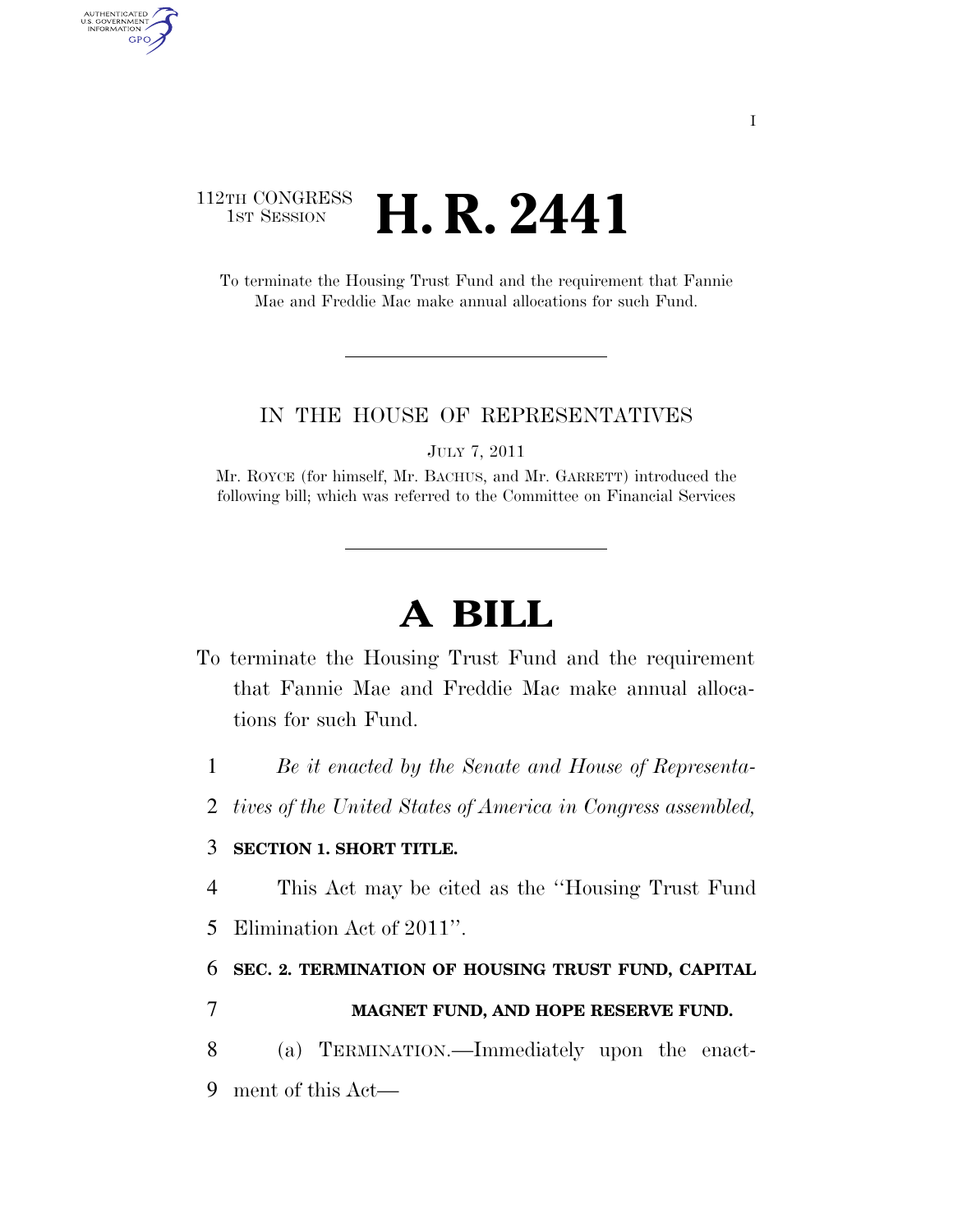| $\mathbf{1}$   | (1) the Secretary of Housing and Urban Devel-           |
|----------------|---------------------------------------------------------|
| $\overline{2}$ | opment shall transfer any amounts in the Housing        |
| 3              | Trust Fund established under section 1338 of the        |
| $\overline{4}$ | Federal Housing Enterprises Financial Safety and        |
| 5              | Soundness Act of 1992 (12 U.S.C. 4568) to the Sec-      |
| 6              | retary of the Treasury for use only under subsection    |
| $\tau$         | (b) of this section;                                    |
| 8              | (2) any amounts in the Capital Magnet Fund              |
| 9              | established under section 1339 of the Federal Hous-     |
| 10             | ing Enterprises Financial Safety and Soundness Act      |
| 11             | of $1992$ (12 U.S.C. 4569) shall be available to the    |
| 12             | Secretary of the Treasury for use only under sub-       |
| 13             | section (b) of this section;                            |
| 14             | (3) any amounts in the HOPE Reserve Fund                |
| 15             | established under section 1337(e) of the Federal        |
| 16             | Housing Enterprises Financial Safety and Sound-         |
| 17             | ness Act of 1992 (12 U.S.C. $4567(e)$ ) shall be avail- |

 able to the Secretary of the Treasury for use only under subsection (b) of this section; and

 (4) sections 1337, 1338, and 1339 of the Fed- eral Housing Enterprises Financial Safety and Soundness Act of 1992 (12 U.S.C. 4567–9) are re- pealed and the HOPE Reserve Fund, Housing Trust Fund, and Capital Magnet Fund established under such sections are abolished.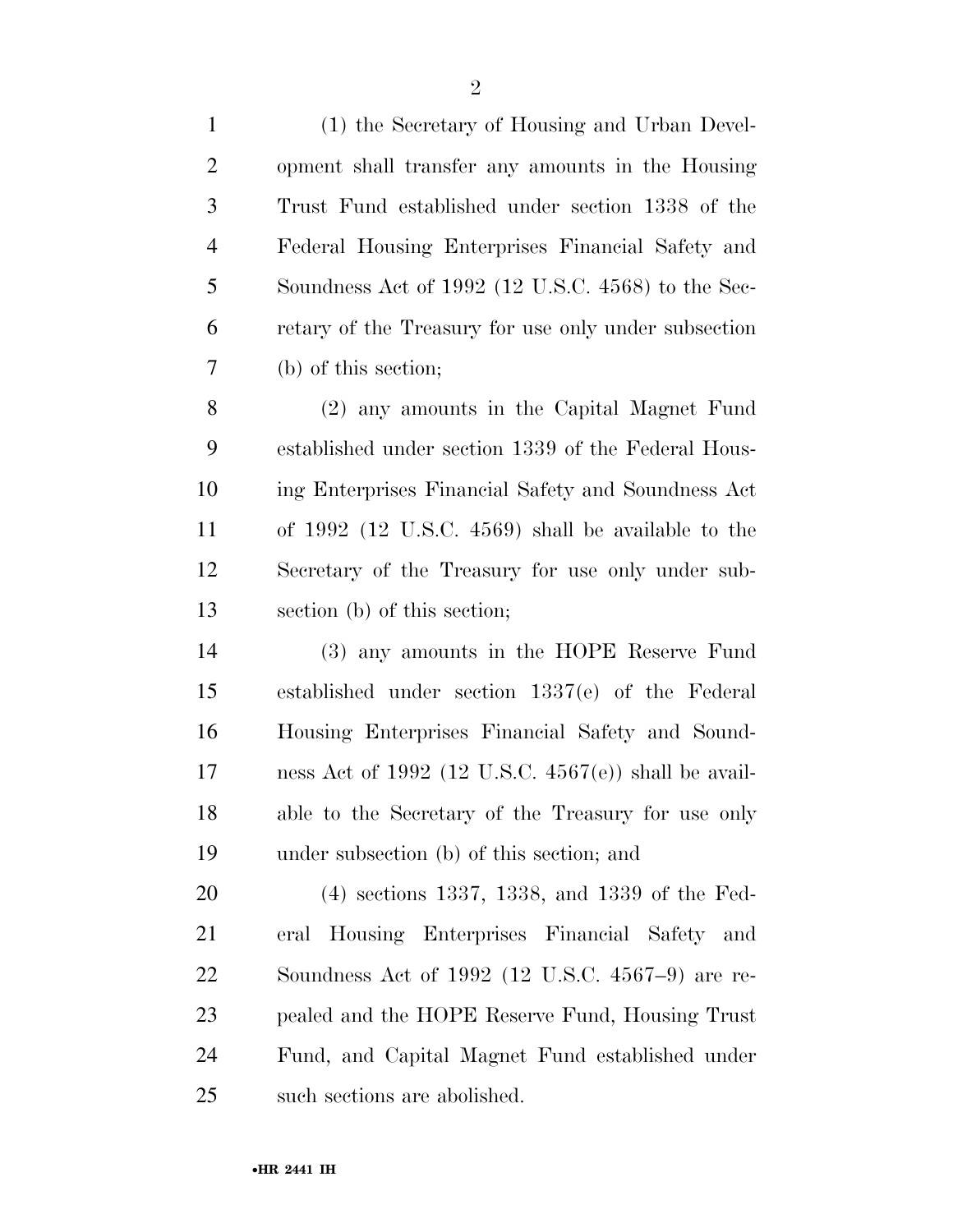| $\mathbf{1}$ | (b) USE OF REMAINING AMOUNTS.—Amounts made                     |
|--------------|----------------------------------------------------------------|
| 2            | available pursuant to paragraphs $(1)$ and $(2)$ of subsection |
| 3            | (a) shall be used only for reducing the budget deficit of      |
| 4            | the Federal Government.                                        |
| 5            | (c) CONFORMING AMENDMENTS.—                                    |
| 6            | (1) FEDERAL HOUSING ENTERPRISES FINAN-                         |
| 7            | CIAL SAFETY AND SOUNDNESS ACT OF 1992.—The                     |
| 8            | Federal Housing Enterprises Financial Safety and               |
| 9            | Soundness Act of 1992 is amended—                              |
| 10           | in section $1303(24)$ $(12 \text{ U.S.C.})$<br>(A)             |
| 11           | $4502(24)$ , by striking subparagraph (B);                     |
| 12           | (B) in section $1324(b)(1)(A)$ (12 U.S.C.                      |
| 13           | $4544(b)(91)(A)$ —                                             |
| 14           | (i) by striking clause (iii); and                              |
| 15           | (ii) by redesignating clauses (iv) and                         |
| 16           | $(v)$ as clauses (iii) and (iv), respectively;                 |
| 17           | in section $1335(d)$ (12 U.S.C.<br>(C)                         |
| 18           | $4565(d)$ , by striking paragraph $(4)$ ;                      |
| 19           | (D) in section $1345$ (12 U.S.C. 4585), by                     |
| 20           | striking subsection (f); and                                   |
| 21           | (E) in section $1371(a)(2)$ (12 U.S.C.                         |
| 22           | $4631(a)(2)$ , by striking "or 1337".                          |
| 23           | (2) HOPE FOR HOMEOWNERS PROGRAM.-Sec-                          |
| 24           | tion $257(w)$ of the National Housing Act (12 U.S.C.           |
| 25           | $1715z-23(w)$ is amended—                                      |